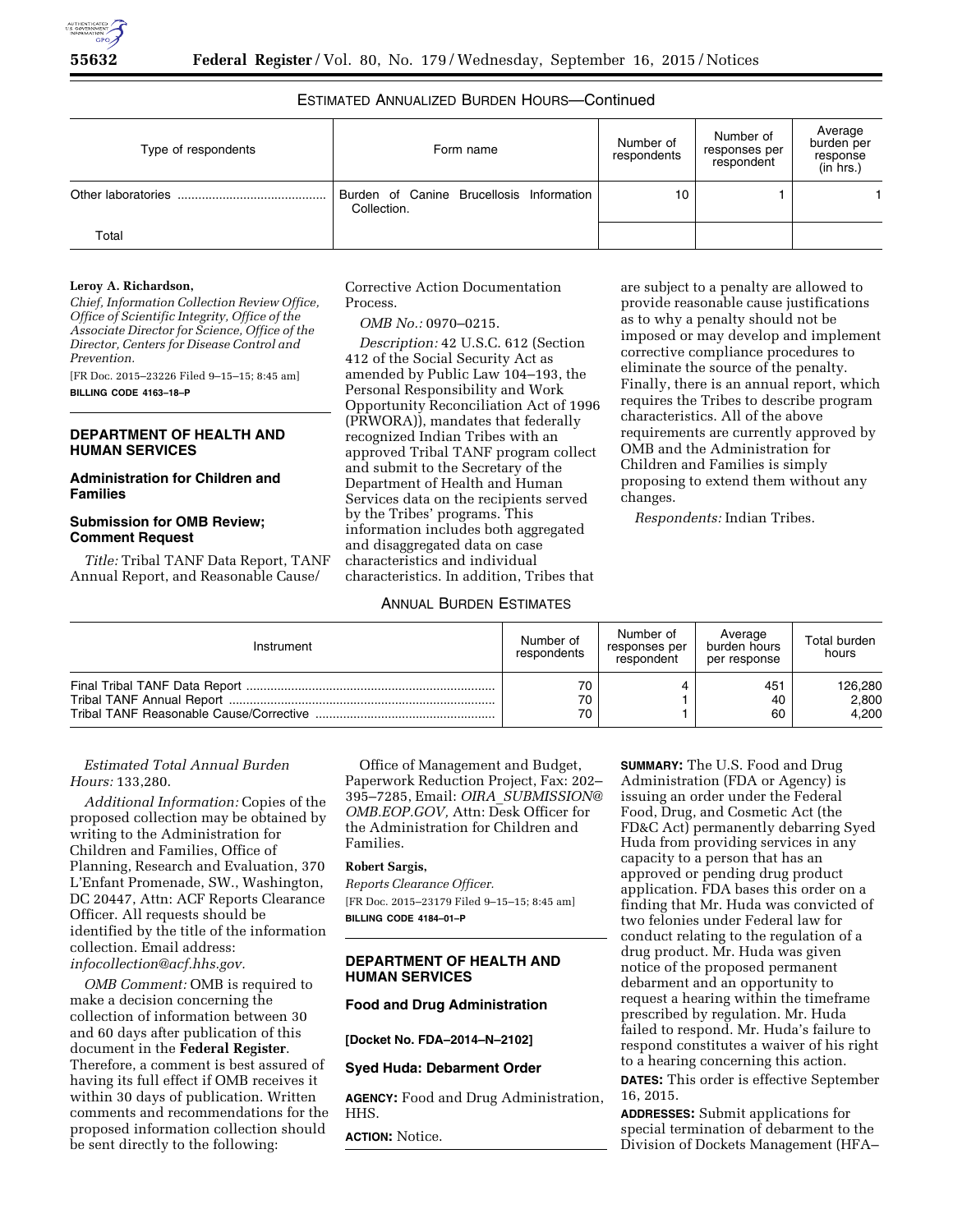305), Food and Drug Administration, 5630 Fishers Lane, Rm. 1061, Rockville, MD 20852.

# **FOR FURTHER INFORMATION CONTACT:**

Kenny Shade (ELEM–4144) Division of Enforcement, Office of Enforcement and Import Operations, Office of Regulatory Affairs, Food and Drug Administration, 12420 Parklawn Dr., Rockville, MD 20857, 301–796–4640.

## **SUPPLEMENTARY INFORMATION:**

## **I. Background**

Section 306(a)(2)(B) of the FD&C Act (21 U.S.C. 335a(a)(2)(B)) requires debarment of an individual if FDA finds that the individual has been convicted of a felony under Federal law for conduct relating to the regulation of any drug product under the FD&C Act.

On May 16, 2014, the U.S. District Court for the Eastern District of Virginia entered judgment against Mr. Huda for one count of importation contrary to law, in violation of 18 U.S.C. 545 and 2, one count of introducing misbranded drugs into interstate commerce, in violation of 21 U.S.C. 331(a), 333(a)(2), and 18 U.S.C. 2, one count of unlicensed wholesale distribution of prescription drugs, in violation of 21 U.S.C. 331(t), 333(b)(1)(D), 353(e)(2)(A), and 18 U.S.C. 2, and one count of wire fraud, in violation of 18 U.S.C. 1343.

FDA's finding that debarment is appropriate is based on the felony convictions referenced herein. The factual basis for this conviction is as follows: Mr. Huda was a cofounder and co-owner of Gallant Pharma International Inc. (Gallant Pharma), between August 2009 and August 2013. Gallant was a company dedicated to the illegal importation and sale of misbranded and non-FDA approved chemotherapy drugs and injectable cosmetic drugs and devices in the United States.

As cofounder and co-owner of Gallant Pharma, Mr. Huda was primarily responsible for the United States based portion of the conspiracy, including: (1) Identifying a drop shipper willing to accept illegal importations of behalf of Gallant Pharma, (2) locating space for Gallant Pharma to store misbranded and non-FDA approved drugs and devices, (3) establishing relationships with customers in the Washington, DC metropolitan area, (4) interviewing and hiring sales representatives in other parts of the United States, and (5) establishing merchant accounts with credit card processors, for receipt of illegal proceeds via wire transfer into Canadian bank accounts. Gallant Pharma was not licensed as a prescription drug wholesaler by the

Commonwealth of Virginia. Some of the drugs and devices that Mr. Huda acquired were not approved by the FDA for use on patients in the United States. Mr. Huda admitted that the drugs sold by Gallant Pharma were prescription only; and were misbranded in that, among other things, they did not bear adequate directions for use and were not subject to an exemption from that requirement; and they were accompanied by non-FDA approved packaging and inserts. The drugs Gallant Pharma sold also lacked the FDA-required pedigree, which protects patient health by tracking each sale, purchase, or trade of a drug from the time of manufacturing to delivery to the patient.

Immediately after establishing Gallant Pharma's presence in the Eastern District of Virginia, on or about September 25, 2009, Mr. Huda received a cease and desist letter from a law firm on behalf of Medicis, the exclusive authorized marketer of RESTYLANE and PERLANE in the United States and Canada. The letter informed Gallant Pharma that its marketing of these drugs violated the FD&C Act and could subject Gallant Pharma to substantial criminal and civil penalties. The letter included Gallant Pharma's marketing materials, which falsely claimed that Gallant Pharma had been ''strictly working with the current FDA rules and regulations for almost 10 years.''

Mr. Huda personally solicited orders on behalf of Gallant Pharma, and on or about October 19, 2010, he sold 10 vials of misbranded TAXOTERE to a physician in Oceanside, CA, in exchange for \$2450, thereby causing misbranded drugs to travel in interstate commerce from the Eastern District of Virginia. Mr. Huda was aware of several occasions in which physicians complained after receiving drugs with packaging and inserts written in language other than English, and he authorized a price reduction upon receiving such complaints.

Between August 2009 and August 2013, Gallant Pharma received illegal proceeds of at least \$12,400,000 from the sale of misbranded and non-FDA approved drugs and devices in the United States. Mr. Huda admitted that he was an organizer or leader of this criminal activity and that his actions were in all respects knowing, voluntary, and intentional, and did not occur by accident, mistake, or for another innocent reason.

As a result of his conviction, on May 20, 2015, FDA sent Mr. Huda a notice by certified mail proposing to permanently debar him from providing services in any capacity to a person that has an approved or pending drug product application. The proposal was based on the finding, under section 306(a)(2)(B) of the FD&C Act, that Mr. Huda was convicted of felonies under Federal law for conduct related to the regulation of a drug product. The proposal also offered Mr. Huda an opportunity to request a hearing, providing him 30 days from the date of receipt of the letter in which to file the request, and advised him that failure to request a hearing constituted a waiver of the opportunity for a hearing and of any contentions concerning this action. The proposal was received on May 26, 2015. Mr. Huda failed to respond within the timeframe prescribed by regulation and has, therefore, waived his opportunity for a hearing and has waived any contentions concerning his debarment (21 CFR part 12).

### **II. Findings and Order**

Therefore, the Director, Office of Enforcement and Import Operations, Office of Regulatory Affairs, under section 306(a)(2)(B) of the FD&C Act, under authority delegated to him (Staff Manual Guide 1410.35), finds that Syed Huda has been convicted of felonies under Federal law for conduct relating to the regulation of a drug product.

As a result of the foregoing finding, Syed Huda is permanently debarred from providing services in any capacity to a person with an approved or pending drug product application under sections 505, 512, or 802 of the FD&C Act (21 U.S.C. 355, 360b, or 382), or under section 351 of the Public Health Service Act (42 U.S.C. 262), effective (see DATES)(see section 201(dd), 306(c)(1)(B), and 306(c)(2)(A)(ii) of the FD&C Act (21 U.S.C. 321(dd), 335a(c)(1)(B), and 335a(c)(2)(A)(ii)). Any person with an approved or pending drug product application who knowingly employs or retains as a consultant or contractor, or otherwise uses the services of Syed Huda, in any capacity during his debarment, will be subject to civil money penalties (section 307(a)(6) of the FD&C Act (21 U.S.C. 335b(a)(6))). If Mr. Huda provides services in any capacity to a person with an approved or pending drug product application during his period of debarment he will be subject to civil money penalties (section 307(a)(7) of the FD&C Act. In addition, FDA will not accept or review any abbreviated new drug applications from Syed Huda during his period of debarment (section 306(c)(1)(B) of the FD&C Act.

Any application by Mr. Huda for special termination of debarment under section 306(d)(4) of the FD&C Act should be identified with Docket No.